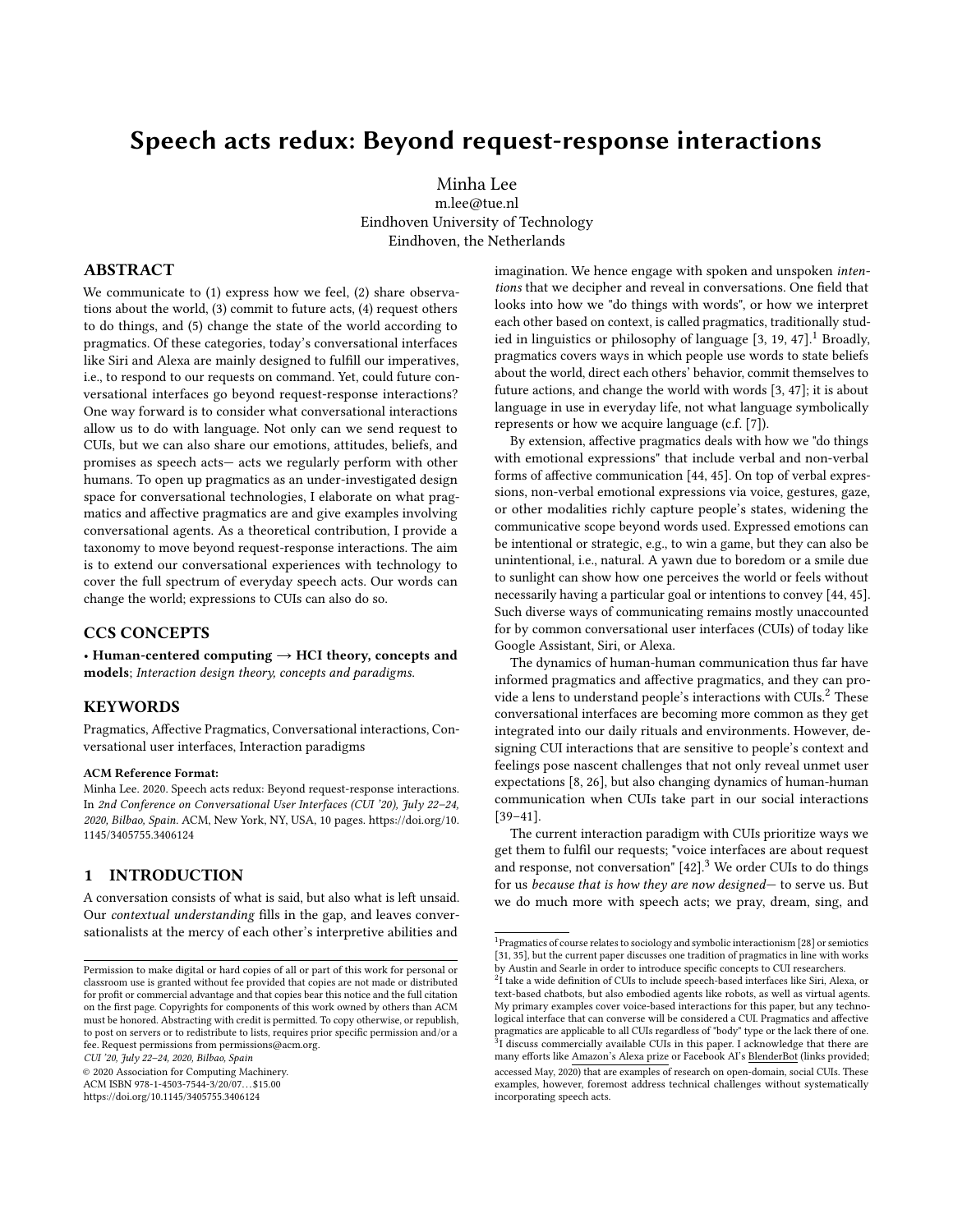more, so how can CUIs even begin accounting for our multitude of expressions? Understanding how we do things with words and emotional expressions could help us better design conversational interaction of the future.

With this paper, I cover different communicative moves that can inform designing of (and with) CUIs based on pragmatics and affective pragmatics, to broaden beyond request-response interactions. To start, I introduce a taxonomy from the Austinian tradition of speech acts [\[3\]](#page-8-0) as elaborated on by Searle [\[47,](#page-8-2) [48\]](#page-8-14), and Scarantino on affective pragmatics [\[44\]](#page-8-4). Then, I provide examples of CUI interactions according to this taxonomy. I consider pros and cons of focusing on request-response interactions and end with the conclusion that designing for a greater diversity of interactions made possible by speech acts can be fruitful. Doing so will help us move on from interfaces we talk to as the current norm to interfaces we talk with.

#### 2 BACKGROUND

Austin's "ordinary language" philosophy is on what we do with language, not just what we say with language— language allows us to change the state of the world or our place in it, such as declaring war or granting someone knighthood [\[3\]](#page-8-0). Thus, one's speech acts are performed doings, not just sayings, to communicate context-sensitive intent to others. Thereby the deeper insight is that language reveals and shapes the context we happen to share. For instance, the notion of war or knighthood depend on institutional arrangements as contexts. Knighthood does not exist in many cultures and "the Eskimos have no word for war. Trying to explain it to them leaves one feeling ridiculous and obscene" [\[34\]](#page-8-15). As another example, bodily gestures as a part of how we talk are full of meaning, and they depend on something we may take for granted— the shared reality of having a body in the first place as our context, in order to use and attribute meaning to gestures [\[18\]](#page-8-16). Therefore, language as a systematic use of symbols as our social practice includes words, but also meaningful codes of behavior that can change the state of the world. This is Austin's contribution in demonstrating what communication helps us do [\[3\]](#page-8-0).

If some resemblance to Wittgenstein is noticed [\[55\]](#page-9-1), a remark is appropriate here. Indeed, Wittgenstein championed the intertwined nature of context and meaning, as did Austin. The distinction is that the Austinian tradition is concerned with everyday, ordinary doings with language as an observable and classifiable practice. This is a different stance and purpose than Wittgenstein's concern with how definitions of concepts are derived from context or use; we give meanings to things in use or in practice even if we lack a centralized, all-encompassing definitions; i.e., "the meaning of a word is its use in the language" [\[55,](#page-9-1) §43]. Austin's stance does not deny this, but is more focused on what our everyday doings with language capture in terms of communicative intentions and outcomes. In short, the question pragmatics centers on is this: given that context and meaning of language are linked, what sorts of things do we do with language?

As another pertinent academic arena, ongoing research on dialogue systems has incorporated the speech act theory for language understanding and generation [\[6,](#page-8-17) [50\]](#page-8-18). In this, the term dialogue acts encompass speech acts that occur in dialogues, but also touch upon

other dimensions at the system level, such as regulating turn-taking or time management [\[6,](#page-8-17) [50\]](#page-8-18). To keep a conversation moving, the system's ability to understand people's speech in order to generate a response in a timely and relevant manner go hand in hand. Yet, open-ended dialogues with agents thus far do not explicitly see speech acts as *performances* that can change the world through our expressions to and through CUIs. Indeed, speech acts can be performed within open-ended conversations, but a gap is noted in the need to (1) more thoroughly apply the speech act theory for language understanding, which can impact language generation strategies in a different way and (2) to see that pragmatics has evolved to include affective pragmatics [\[44,](#page-8-4) [45\]](#page-8-5), though emotional expressions in affective computing [\[36,](#page-8-19) [37\]](#page-8-20) and speech acts in dialogue systems [\[6,](#page-8-17) [50\]](#page-8-18) have matured separately under related domains while a greater synthesis may be appropriate. In (too briefly) acknowledging research thus far on dialogue systems, affective computing, CUI, pragmatics, and philosophy of language, I revisit our shared roots to focus on what people want to do via everyday expressions that now can involve CUIs.

#### 2.1 Taxonomy of illocutionary acts

There are three layers to communication as action [\[3\]](#page-8-0). A locutionary act at an utterance level is simply what was said or communicated at a surface level. It can include tonal sounds or gestures that serve a communicative function, as well as more structured, rule-following sentences we developmentally learn to use. An *illocutionary act* is the performative aspect of matching the content of what is said to the force of how it is said, e.g., uttering "thank-you" can mean different things when it is said as a heartfelt expression, contemptuous sarcasm, or a loud gasp of surprise. They differ on the speaker's intent and the performative force of how the content comes across [\[47\]](#page-8-2). Third, a perlocutionary act is about the effect of what is said. For instance, the result of saying "I do" during one's wedding means that marriage, or formal partnership, is made official in the eyes of an institution or government [\[3\]](#page-8-0). Locutionary acts take on meaning as illocutionary acts (conveying intentions as communicative moves), and thereby can bring about specific or non-specific perlocutionary acts (results or effects).

With illocutionary acts as the current focus, their taxonomical distinctions are laid out in Table [1.](#page-2-0) The taxonomy has five categories as summated by Searle: "there are a rather limited number of basic things we do with language: we tell people how things are (declaratives), we try to get them to do things (imperatives), we commit ourselves to doing things (commissives), we express our feelings and attitudes (expressives), and we bring about changes through our utterances (proclamatives). Often, we do more than one of these at once in the same utterance"  $[47, p. 369]$  $[47, p. 369]$ .<sup>[4](#page-1-0)</sup> The cooccurrence of communicative moves is important to emphasize; we can con-currently communicate our emotions as expressives while committing to a future event, like feeling sorry and guilty while promising to do better next time.

<span id="page-1-0"></span><sup>&</sup>lt;sup>4</sup>Categories in Table [1](#page-2-0) as italicized in the quote above are refinements made by Scarantino [\[44\]](#page-8-4). This is based on Searle's taxonomy [\[47\]](#page-8-2) of Austin's initial categorization [\[3\]](#page-8-0). I chose to go with Scarantino's nomenclature for being the clearest in my view, which differs from Searle's naming convention. But, the underlying definition of five categories across these authors are equivalent for the current purpose.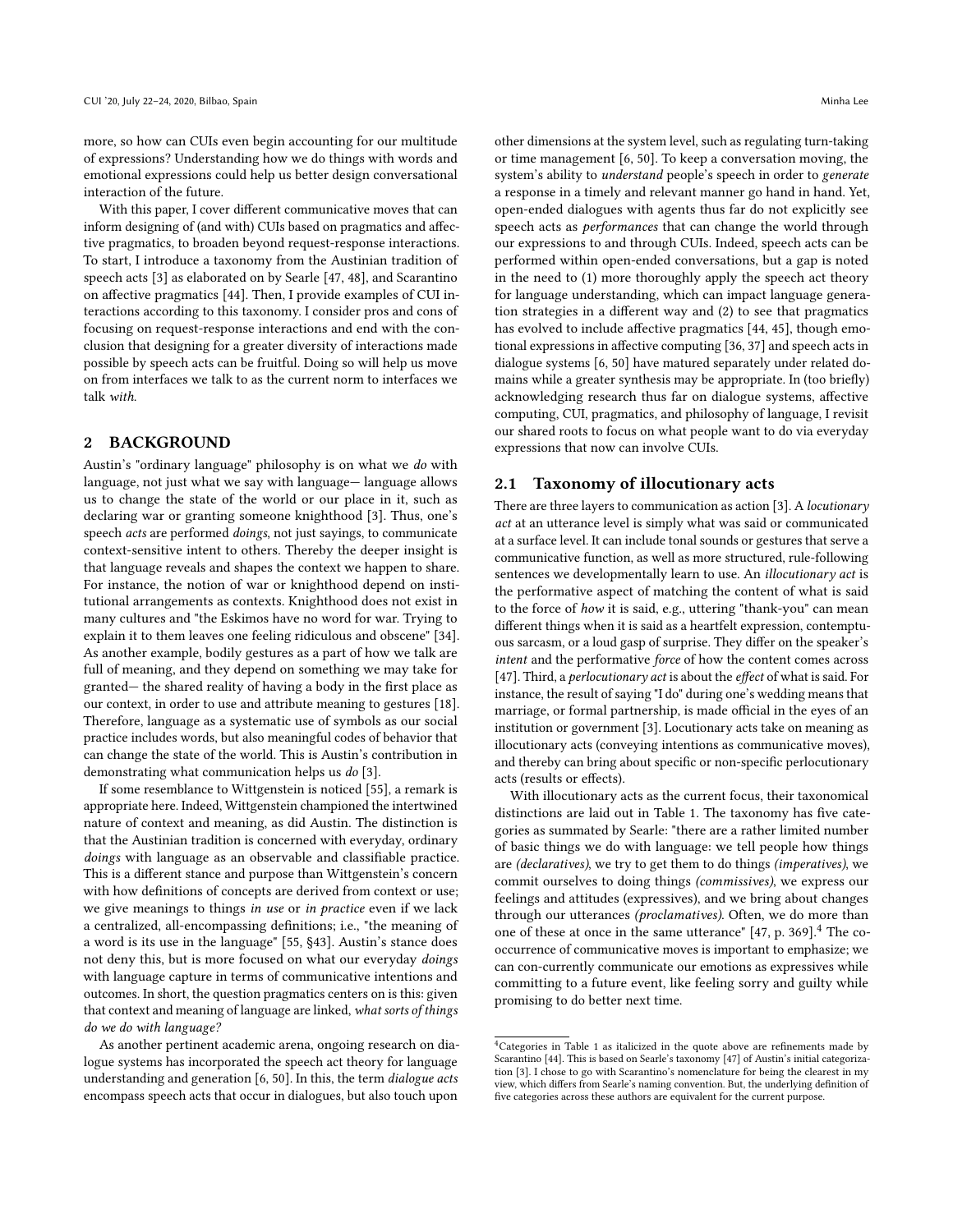Speech acts redux: Beyond request-response interactions CUI '20, July 22-24, 2020, Bilbao, Spain

<span id="page-2-0"></span>

| Categories:           | <b>Declaratives</b>       | <b>Imperatives</b>                | Commissives              | <b>Expressives</b>       | Proclamatives               |
|-----------------------|---------------------------|-----------------------------------|--------------------------|--------------------------|-----------------------------|
| Definition:           | Beliefs about the world   | Requests, orders, or wishes       | Promises or<br>commit-   | Attitudes or emotions    | Instutionalized changes     |
|                       |                           |                                   | ments                    |                          |                             |
| Statements to people: | "There is a wolf."        | "Close the door."                 | "I'll be at your party." | "I feel happy."          | "I hereby resign.", "I do." |
|                       |                           |                                   |                          |                          |                             |
| Emotional expression: | Scream (signals danger)   | Scowl at the person who left the  | Smile (signals coopera-  | Laughter (signals inter- | N/A                         |
|                       |                           | door open (signals disapproval)   | tion)                    | nal state)               |                             |
|                       |                           |                                   |                          |                          |                             |
|                       |                           |                                   |                          |                          |                             |
| Statements to CUIs:   | "There is a wolf."        | "Close the door" or "play a       | "Remind me to take vi-   | "I feel happy."          | "I do."                     |
|                       |                           | $[$ song $]$ ."                   | tamins daily" or "plan a |                          |                             |
|                       |                           |                                   | meeting with [person]    |                          |                             |
|                       |                           |                                   | at [time]"               |                          |                             |
| Direction of fit:     | Mind-to-world             | World-to-mind (changing the       | World-to-mind            | Mind-to-world            | Merging of world and        |
|                       | (mind's<br>representa-    | world as envisioned in one's      |                          |                          | mind                        |
|                       | tion matches the world.   | mind, e.g., fulfilled/unfulfilled |                          |                          |                             |
|                       | e.g., true/false beliefs) | requests)                         |                          |                          |                             |

Table 1: Categories of communicative moves based on affective pragmatics [\[44\]](#page-8-4) with examples.

## 2.2 Intentions: The direction of fit between words we use and the world we live in

I now turn to intentions or wishes behind categories of speech acts. To start, Searle referred to Anscombe's work on intentions [\[1\]](#page-7-0) to discuss the taxonomy (Table [1\)](#page-2-0). Anscombe's contribution is on the concept of direction of fit between the world and words regarding our communicative intention [\[1,](#page-7-0) [47\]](#page-8-2). Speakers can change the world with words, which is called world-to-word fit. But one can use words to observe the world without an attempt to change it, known as having word-to-world fit, such as commenting on the weather. To broaden beyond spoken words to include internal states, mind-toworld and world-to-mind are used in Table [1.](#page-2-0)

To provide an example [\[1,](#page-7-0) [47\]](#page-8-2), let's say that there is a someone going grocery shopping and a detective who, with some suspicion, ends up following the said shopper. They will end up keeping in mind the same items, but their intentions in remembering those items are markedly different [\[1,](#page-7-0) [47\]](#page-8-2). A shopper's world, at least in terms of items owned, must change according to what was on the mind to buy (world-to-mind). Accordingly, what ends up on the detective's mind is a mental list of items bought by the shopper in the observed world (mind-to-world).

Based on the direction of fit between mind and world, I elaborate further on the categories in Table [1.](#page-2-0) For declaratives, one communicates to share something about the world, i.e., describe the world as is from one's perspective. The direction of fit is hence mind-toworld. A speaker's imperatives intend to change something in the world through someone else (or some group of people). For instance, one can simply ask others to close the door or more elaborately direct others for espionage. Hence, imperatives have world-to-mind fit— the world should change according to what is on the mind as a blueprint.<sup>[5](#page-2-1)</sup> Commissives also have the world-to-words fit (but from a first-person perspective) because a speaker commits to bringing about changes in the world, such as making a promise to attend a friend's party. Expressives are expressions about one's internal

state(s), not necessarily about the world itself or about initiating changes in the world. Or as Searle would say, the direction of fit is "presupposed" [\[47\]](#page-8-2) when one expresses one's internal states. The psychological inner-world is separate from, yet intrinsic to, the world that the self occupies. So expressives do not have to be intentional, communicative moves, but just natural acts like spontaneous laughter. Lastly, with proclamatives, the direction of fit between what's on our mind and the world we live in disappears.

When proclamatives are performed, they merge the world and words [\[3,](#page-8-0) [47,](#page-8-2) [48\]](#page-8-14). When declaring "I do" at a wedding, the basic unit of a family is formed, thereby changing the world as words are spoken. When a war is declared as official, bonds between countries are changed. When a baby is given a name, a word that designates a being, the baby exists not merely as a person, but as a specific person who will be called, remembered, and identified by that name. Expressions literally change the state of the world, based on social institutions that give power to specific rituals that come with them. Hence as proclamatives, sharing what is on one's mind neither merely describes the world nor merely brings about change; they do both at the same time. The distinguishing factor of proclamatives as noted in Table [1](#page-2-0) is that there is no equivalent in purely nonlinguistic emotional communication [\[44\]](#page-8-4). Between humans, there is no institutionalized standard for forming or responding to growls, scowls, or smiles that bring about formalized changes in the world [\[44\]](#page-8-4). Institutions give power to proclamatives. And in interacting with CUIs, there is no institutionalized standard for forming or responding to expressions that bring about formalized changes in the world, though I will provide an exception to ponder on in the next section.

Before moving on, I clarify that communicators' intent becomes less central in affective pragmatics. Affective pragmatics does not put aside words or intent, but it merely sees that there is more to communication than just words or intent. This is reflected in extending the categories of locution, illocution, and perlocution. The category of emotional expression subsumes locution and covers both intentional and unintentional communication, e.g., unnatural, forced laughter vs. natural, spontaneous laughter; communicative moves include illocution, but emotional expressions as intentional

<span id="page-2-1"></span> $^{5}\rm{W}$  hen a speaker seeks for a specific answer, e.g., during a quiz show, it is an interrogative. But Searle includes interrogatives under imperatives (what he called directives) since the goal is to get the listener to fulfil a request, like providing the name of a capital city or as a Q&A for passing the salt, even if the request may be indirect [\[46\]](#page-8-21).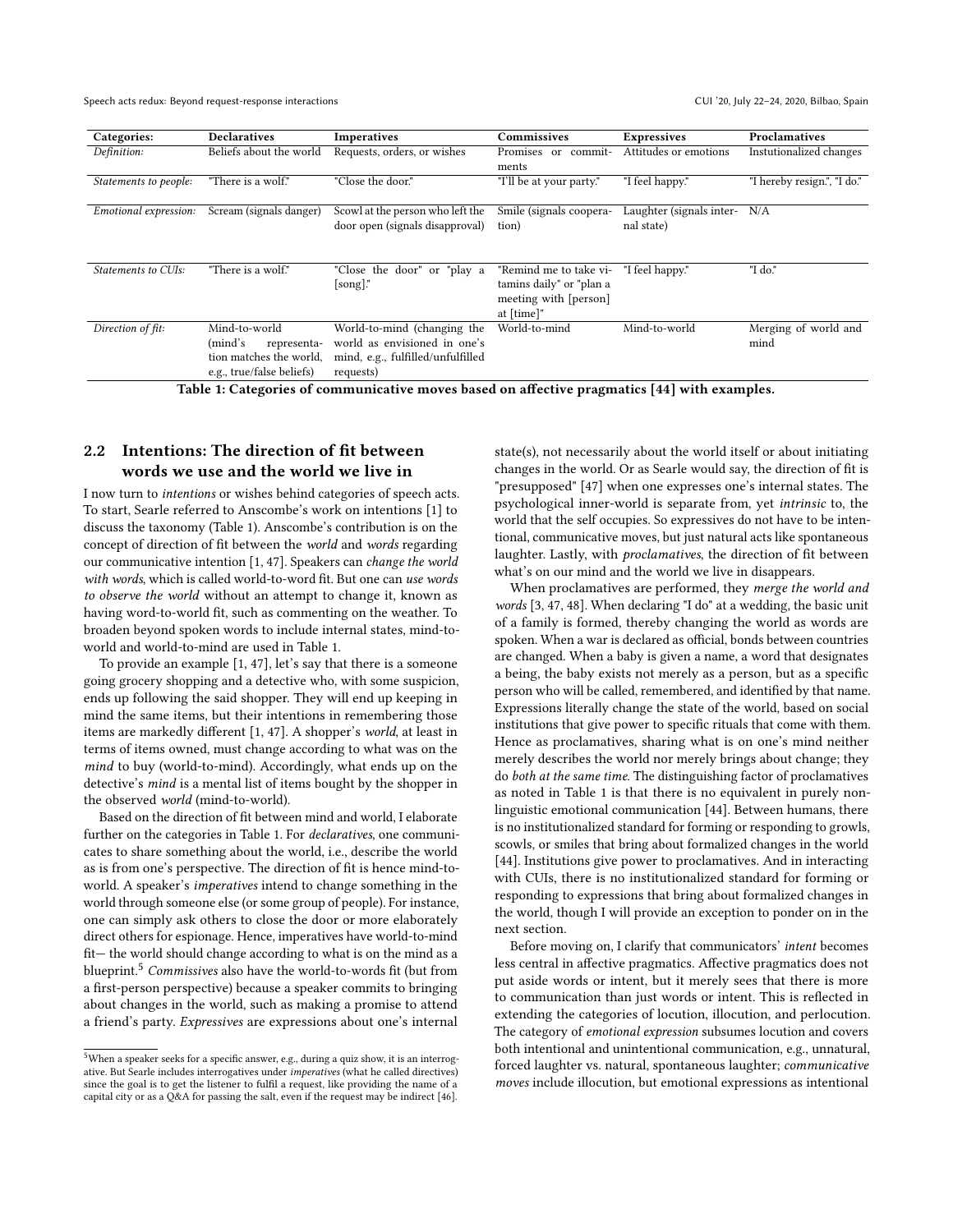and unintentional doings means that affective pragmatics distinguishes between "what can be said about the world and what can be shown about the world" [\[45,](#page-8-5) p. 49]. For instance, one's spontaneous laughter due to sunny weather can communicate joy whether or not communicating joy was intentional; communicative effects include perlocutions, in that unintentionally, one's smile can influence an onlooker to also smile, or one's intentional smile to another player during a game can inspire cooperative behavior [\[44,](#page-8-4) [45\]](#page-8-5). Affective performances can thus be analogous to speech acts while being more inclusive of verbal and non-verbal communication.

#### 3 SPEECH ACTS AND CUIS

I now bring attention to what commercially available CUIs of today can do in reference to speech acts. There are differences in human-to-CUI, human-to-human-through-CUI, and CUI-to-human performances, which deserve attention.<sup>[6](#page-3-0)</sup> But, I do not explicitly distinguish them below. I do to refer to their differences to support a larger aim– to focus on communicative moves in Table [1](#page-2-0) that provide an important backdrop to all human-CUI performances. The discussion centers on what CUIs can do per category, but I also present exceptions. I lastly consider what CUIs could potentially provide in the future.

#### 3.1 Declaratives

Declaratives give information about the world. Or in Searle's words, declaratives "commit the speaker (in varying degrees) to something' s being the case, to the truth of the expressed proposition" [\[47,](#page-8-2) p. 254]. As such, they have mind-to-world fit. Note Searle's specification that the speaker commits to a statement's truthfulness in varying degrees— a boy who cried wolf first as a lie and later on as a truthful statement is using declaratives in both instances to varying degrees of truthfulness. For affective pragmatics, locutionary speech of emotional nature, e.g., screams, contains information that something in the world may be frightening or dangerous for the screamer [\[44\]](#page-8-4). Important to emphasize though is that affective declaratives require inferential belief attribution since the screamer is not stating with words that there indeed is something dangerous. The listener may infer that a scream means that something is dangerous.

Intentional declaratives to CUIs are uncommon. After we say "Hey Google" or "Hey Alexa" as wake words to CUIs, which gives users a sense of control [\[23\]](#page-8-22), we normally request something to CUIs. In human-human interactions, we do not announce to other people that we will be saying declaratives before we state them; we may get others' attention by calling their name, but we do not treat "hey [NAME]" as "wake words" before speaking. Hence, we may declare to someone else or to self that the weather is bad, with or without directly getting their attention. And while doing so, a CUI can occupy the same space, but directly addressing our declaratives

to CUIs is not a common practice. When I say look out the window and say out loud "the sky is gray" a person next to me may not feel obligated to answer or even listen. But, they would know that I am talking about my observation of the weather outside, if they did hear me and we both spoke English. But for CUIs of today, such declaratives are unhelpful and unspecific. As shown in Figure [1,](#page-3-1) the declarative "the sky is gray" was not understood by Siri. Google Assistant ended up finding a video of "California Dreamin'", due to the song's lyrics that contain "the sky is gray". The assumption is that I want to listen to "California Dreamin'" (even if I don't). Google Assistant's connection to Youtube and the Google search engine allows for such search results. Thus, our words to CUIs are normally not declaratives, but imperatives that follow wake words.

#### 3.2 Imperatives

Imperatives are orders or requests. The speaker intends to influence the listener's behavior [\[3,](#page-8-0) [47\]](#page-8-2). People mostly state imperatives to CUIs, more so than other illocutionary categories in Table [1.](#page-2-0) In fact, today's CUIs as assistants like Alexa are specifically tailored to respond to our imperatives. People trust CUIs to perform simple tasks like reporting the day's weather, calling someone on the phone, giving directions, and searching the web, etc, but not more complex tasks like writing out long emails [\[26\]](#page-8-7). In addition, a recent finding is that people focus more on practical, utilitarian purpose of performing functional tasks with CUIs and question the need for CUIs that bond with them [\[8\]](#page-8-6).

However, even with simple tasks, natural language processing and understanding that CUIs can manage face great variability in human speech and environmental conditions, which thus lead to

<span id="page-3-1"></span>

Figure 1: Google Assistant (left) and Siri (right) responding to a declarative: "the sky is gray" (February, 2020).

<span id="page-3-0"></span><sup>6</sup>People performing CUI-assisted speech acts and CUIs performing speech acts belong in the domain of pragmatics. People performing non-verbal acts as assisted by CUIs and CUIs performing non-verbal acts are in the domain of affective pragmatics, though non-verbal acts may not always involve emotions. People's non-verbal acts like smiles or screams are emotional expressions. Gestures like waving to say hello provide communicative content and can involve emotional expressions. Currently available CUIs' non-verbal acts like showing colored lights have communicative content without emotional expressions, e.g., Amazon Echo's blue light means that it is "processing your request" according to [Amazon Echo support page](https://www.amazon.com/gp/help/customer/display.html?nodeId=GKLDRFT7FP4FZE56) (link provided; accessed May, 2020).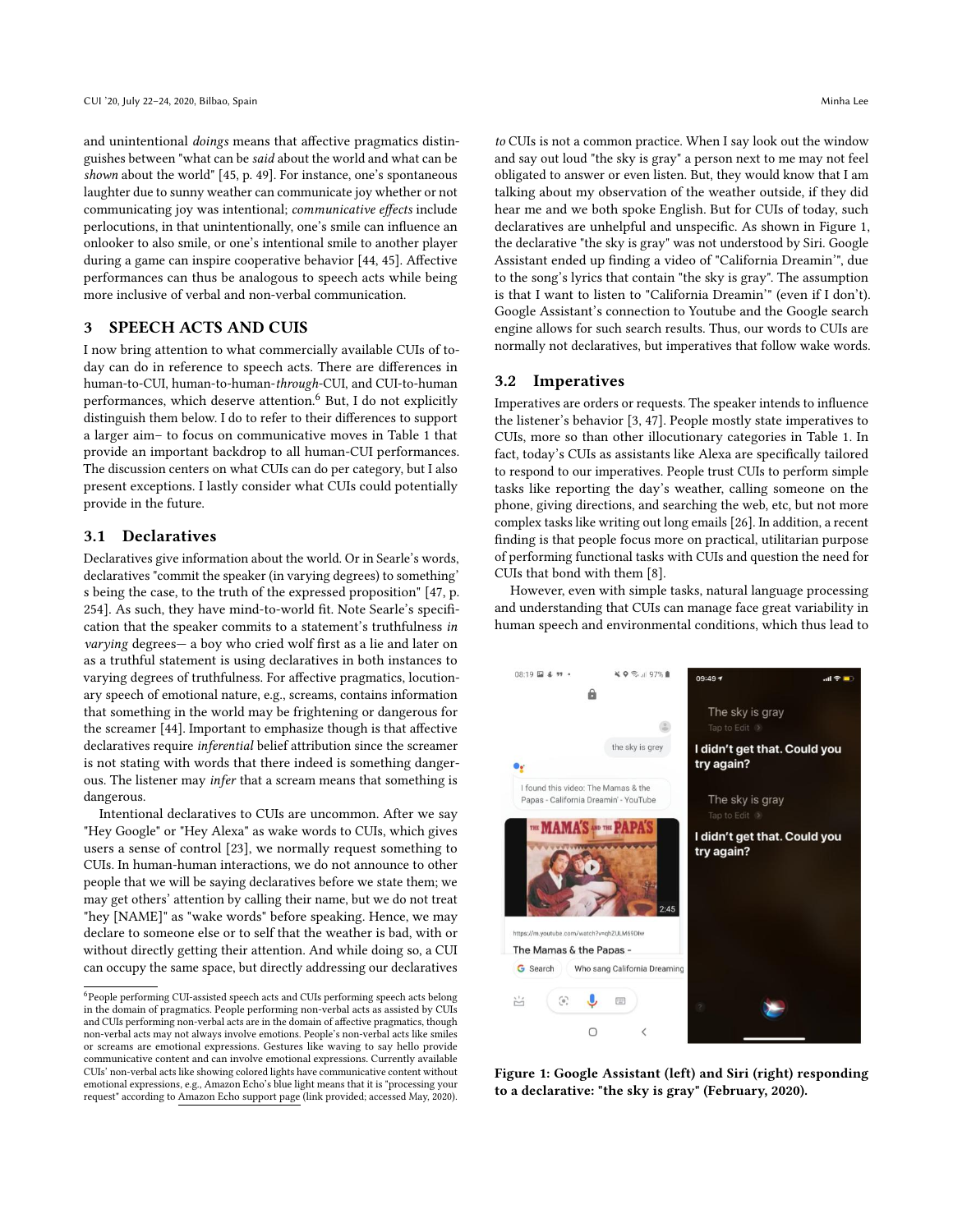unmet user expectations. Many users do not feel heard or understood, and often have to learn what CUIs are capable of over many interactions [\[26\]](#page-8-7). Conversational repair strategies, i.e., how CUIs can "mend" misunderstood input or manage unhelpful output, will continue to be a challenge [\[2\]](#page-8-23), no matter how simple or complex a conversational interaction may be.

Interesting to note is that in multi-user interactions, e.g., family dinner, power dynamics are negotiated via a shared CUI regarding who has the "right" to give imperatives to it [\[39\]](#page-8-8). This is a different take on the usage of imperatives as envisioned by pragmatics, in that CUIs inadvertently regulate social hierarchy. In hierarchydriven human-human interactions, imperatives can be be put forth more as commands, but between people of equal rank, status, or those wanting to show mutual respect, requests are politely put with social niceties, e.g., the courteous addendum of "please" or "thank-you" as indirect requests [\[47\]](#page-8-2). Social settings impact the tone, word choice, and types of imperatives we use towards other people and CUIs.

CUIs mediate human hierarchy, but also enter the hierarchical relation themselves via people's use of imperatives. CUIs as assistants are submissive to humans in request-response interactions. This comes with a host of issues like gender-related abusive language and CUIs' responses that often re-emphasize or worsen certain power dynamics of the human world [\[53\]](#page-9-2). Going a step further than asking for directions or playing a song, there are sexualized requests, e.g. "will you have sex with me?", which showcase systematic sexism that can be worsened by CUIs' replies [\[11,](#page-8-24) [53\]](#page-9-2). "As an example, in response to the remark 'You're a bitch', Apple's Siri responded: 'I'd blush if I could'; Amazon's Alexa: 'Well thanks for the feedback'; Microsoft's Cortana: 'Well, that's not going to get us anywhere'; and Google Home (also Google Assistant): 'My apologies, I don't understand'" in 2019 [\[53,](#page-9-2) p. 107]. Thus, in response to imperatives, CUIs provide submissive and gendered answers, evade the topic, or state that they do not understand the comment, none of which attempt to correct or address the insult or bias.

Imperatives to CUIs in everyday life showcase that (1) CUIs mediate human-human hierarchies in multi-user, social settings [\[39\]](#page-8-8) and (2) CUIs enter hierarchy-based relations with us through our imperatives to them [\[53\]](#page-9-2). Hence, CUI research with a socio-political angle is much needed [\[11,](#page-8-24) [49,](#page-8-25) [53\]](#page-9-2). Research on conversational repair strategies [\[2\]](#page-8-23) or user expectations [\[8,](#page-8-6) [26\]](#page-8-7) at the dyadic level should be informed by macro level social-political framing. With imperatives as the basis of task-based interactions, we must address the concerning amplification of gender and other social stereotypes in how CUIs are integrated into our social fabric [\[21\]](#page-8-26).

#### 3.3 Commissives

People commit to future actions with commissives. We regularly agree to specific acts like promising to review papers or attending social events, as well as enacting broad behavioral changes like committing to eating healthier or becoming a better listener. In all, these commissives are to other humans or ourselves. CUIs are now capable of mediating commissives in two ways (Figure [2\)](#page-4-0). One can use CUIs to set reminders for oneself, such as to take vitamins daily. The second way is for managing commitments between people, e.g., setting up meetings with colleagues. These are minor in contrast

to commissives we make to other people and ourselves, such as a promise to cook better meals to a grander promise of becoming a better partner.

Commissives with CUIs are now based around reminders or planning. On top of planning out individuals' own goals or tasks, Google Assistant can coordinate future activities that involve other people, e.g., "send me reminders to write nice messages to my mom", or "plan a meeting with [NAME]". Yet as aforementioned, the caveat is that devices, be they phones or smart speakers, are dependent on the ecosystems of applications they host. Hence, Google calendar and search engine as separate applications are connected to Google Assistant in Figure [2.](#page-4-0) Integrated ecosystems help people's commissives as plans to be carried out through CUIs, but not always.

As shown in Figure [2,](#page-4-0) Google Assistant recognizes two reminders differently due to the commonality of certain requests over others as general queries: "take vitamins daily" is a recognized as a common request that people can directly schedule in their calendars. But, reminders to eat more carbs is not recognized. Instead, Google Assistant searched for a calorie tracker app as an installation suggestion, which carries normative assumptions on eating habits. As per Google Trends (on trends of queries on Google or to Google Assistant/Home), common queries on carbs are mostly related to dietary regimen, e.g., "how many net carbs should I eat on Keto", or weight loss, e.g., "how many carbs can I eat to lose weight". [7](#page-4-1) Given such data on query trends, Google Assistant's "heuristic" is to output a calorie tracker app.

<span id="page-4-1"></span> $^7$ Google Trends - I compared s<u>earch terms "take vitamins" and "eat carbs"</u> (link pro[vided; accessed February, 2020\).](https://trends.google.com/trends/explore?q=take%20vitamins,eat%20carbs)

<span id="page-4-0"></span>

Figure 2: Google Assistant's response user request to set reminders for taking vitamins (left) and to eat more carbs (right) as commissives with varied outputs (February, 2020).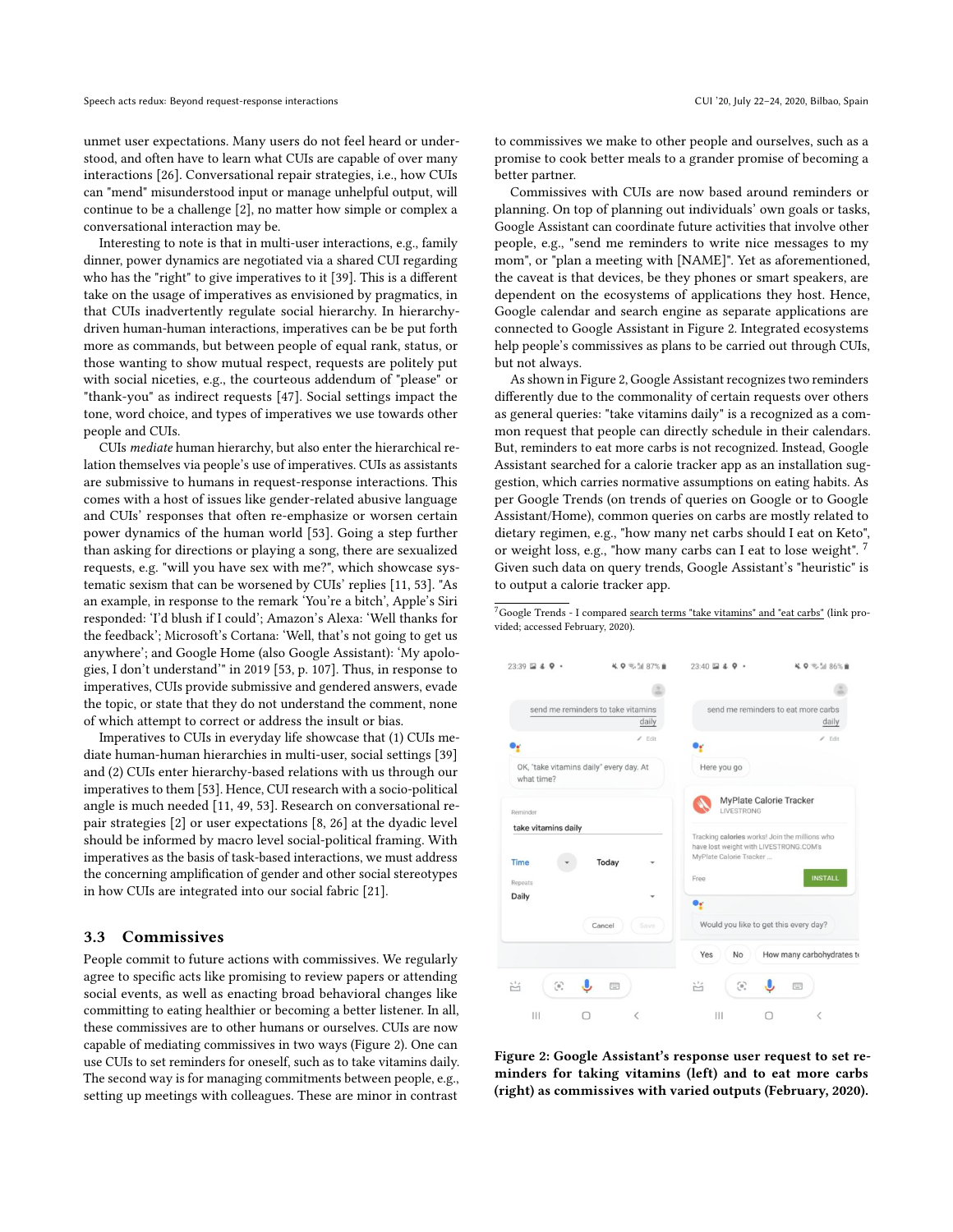We have thus far covered commissives expressed and managed through CUIs, not commissives made to CUIs. As an exception, a marriage between a human and a digital character with wedding vows that contain commissives is a notable phenomenon as of recent [\[5\]](#page-8-27). Wedding vows are promises people make to each other that can also be performed between a person and a machine. In this sense, commissives (as with proclamatives) to CUIs bring to question whether or not they ought to be treated as independent entities who depend on our promises and fulfilled commitments. People who marry a famous anime character like Miku do see her as an independent being, capable of love, beyond being "just" a talking interface or a singing pop star [\[5,](#page-8-27) [43\]](#page-8-28). In the case CUIs (as an all encompassing term for artificial conversational agents) enter into our moral circle as human-equals, not as mere human-like technology [\[12\]](#page-8-29), we may make promises and commitments to CUIs like we do to other people. CUIs in return should have the ability to make sincere commissives as individuals to humans, not just as digital assistants sending reminders to take vitamins. Wedding vows to and from Miku suggest a starting point. New types of commissives to future CUIs may be a possibility.

#### 3.4 Expressives

Expressives center on the self, or more specifically, the experiential first-person perspective of the speaker. Unlike imperatives, there is no direct intention to change a listener's behavior. To others or to oneself, one can state expressions about one's attitude, mood, or feelings as expressives [\[3,](#page-8-0) [47\]](#page-8-2). Truthfulness of expressives are taken for granted, in that people's beliefs about how they feel are their subjective experiences, not statements to be factually verified by listeners.

People's expressives are becoming more recognized by CUIs (Figure [3\)](#page-5-0). Commonly used CUIs like Google Assistant or Siri tend to understand speakers' simple emotional language. These are normally categorical emotions that are said to be universal, e.g., happiness or anger [\[15,](#page-8-30) [16\]](#page-8-31). Thus in Figure [3,](#page-5-0) when the speaker declared "I feel happy", Google Assistant matched the statement with appropriately valenced, positive "Good (smile emoji)", and Siri responded more reflexively with "if you're happy, I'm happy". When the speaker's emotional language becomes more complex, e.g., "I feel indignant", there is a high chance that CUIs do not form appropriate responses, for they may not have enough experience with processing complex expressions as data.

Rather than relying mainly on words, affective pragmatics treat non-linguistic, vocal expression, e.g., screams, sobs or sighs, as expressives [\[44\]](#page-8-4). Hence, two points to distinguish are (1) people's expressives about their feelings or internal states and (2) people's expressives towards and about CUIs. Regarding the first, between people, of course there is no systematic manner in which we respond to screams, sobs, and sighs; context matters. At the time of publication, no response is given by Google Assistant or Siri to non-linguistic locutions (sounds) that may indicate the speaker's emotions. CUIs lack situational context stemming from the general experience of human life (or data in lieu of a lived life) to respond to our screams, sobs, and sighs. There are also no design considerations as of yet on how to deal with affective pragmatics. Considering this, it is no surprise that CUIs of the current age do

not systematically respond to vague input or locutional input like screams that may be meaningful for speakers.

Secondly, when CUIs misunderstand or do not appropriately react to our requests, people can become frustrated or annoyed, among other emotions, towards CUIs [\[14,](#page-8-32) [39\]](#page-8-8). These are expressives towards CUIs in the greater category of expressives about people's emotions. Many issues arise when observing how people express their frustration, such as gendered insults to typically female CUIs, e.g., "you stupid b\*\*\*\*" [\[11,](#page-8-24) [53\]](#page-9-2), as aforementioned. In sum, expressives are broadly about speakers' own emotional states, which include a narrower category of expressed emotions about and towards the listener (or CUIs). So far, the narrow category often consists of negative emotional expressions to CUIs for not meeting people's expectations. People are, as of now, more preoccupied with testing the limits of CUIs and CUIs' identities, rather than treating CUIs as listeners of their emotional expresions, and this brings gender and power relations to the fore [\[11,](#page-8-24) [53\]](#page-9-2). While expressives can richly demonstrate people's emotions and attitudes, CUIs of today respond to people's emotional language in a limited way.

<span id="page-5-0"></span>

Figure 3: Google Assistant (left) and Siri (right) responding to three expressives (February, 2020).

#### 3.5 Proclamatives

Proclamatives are distinctly based on words that bring about change in institutional contexts. Thus, this is the category that does not have available equivalents for affective pragmatics because there are no institutionalized ways of responding to or performing with one's smiles, growls, and scowls. And in our communication to CUIs, we do not create institutional changes. To explain, institutions put forth rules as formalized law or contractual agreements, and there are also less rigid norms or social conventions of behavior [\[13\]](#page-8-33). Even to bring about rules, though, there are processes within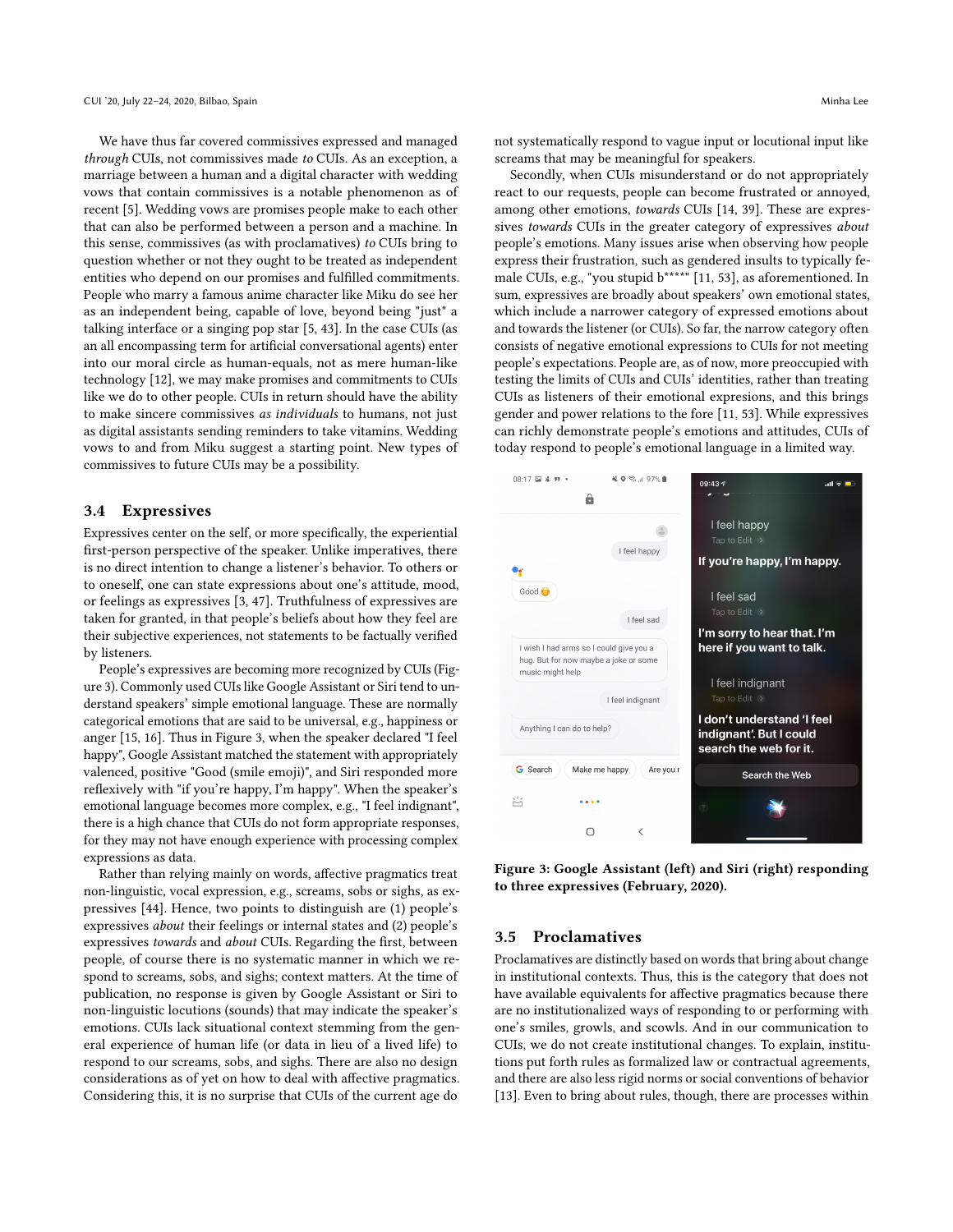an institutional setting to enact laws to be followed or contracts to be fulfilled, i.e, procedures about rule creation and enforcement [\[9\]](#page-8-34). Such procedures presume shared knowledge and reasoning processes of a group of people to begin with, which form the basis of our societal institutions [\[29,](#page-8-35) [54\]](#page-9-3). These institutions are required before any marriage can be formalized or knighthood can be granted.

There are two ways to look at institutional practices with CUIs. First, CUIs are not (yet) capable of reacting to our proclamatives in a meaningful way to the extent that humans can. We do not state to CUIs their Miranda rights<sup>[8](#page-6-0)</sup> because we do not enforce lawful punishment towards CUIs, i.e., CUIs are not a part of human systems for upholding institutionalized practices of justice. Yet, institutions change, alongside proclamatives that exemplify and solidify institutions. Second, as an exception to above, CUIs can follow or be embedded in existing institutional practices. A recent example is on the changing notion of legality of a civil union between partners. A company called Gatebox in Japan grants marriage certificates to those who marry an anime or digital character like Hatsune Miku [\[5,](#page-8-27) [43\]](#page-8-28).<sup>[9](#page-6-1)</sup> Miku has married thousands of humans; she appears as a hologram bride in weddings. CUIs in diverse forms can become companions, life-long partners, and even say their "I do"s. And this trend is emerging in the present with robot and virtual partners  $[27]$ <sup>[10](#page-6-2)</sup> Though a marriage certificate issued by a commercial entity is of a different nature than the one issued by a government, the emphasis is on who can use proclamatives to bring on institutionalized changes. CUIs that are able to instantiate change via proclamatives, like Miku, may increase in the future, as well as the types of proclamatives they use. Thus, future CUIs may bring forth new versions of proclamatives and institutional practices.

#### 4 SPEECH ACTS REDUX

We have covered pragmatics and affective pragmatics and how they relate to CUIs. To summarize, current CUIs center on imperatives, i.e., request-response interactions [\[42\]](#page-8-10), in which we talk to CUIs not with CUIs, mostly to accomplish task-oriented goals [\[42\]](#page-8-10); we can use declaratives like stating "the sky is gray", which different CUIs will interpret in various ways, e.g., re-directing us to a song by matching our statement with lyrics, rather than providing information about the weather (Figure [1\)](#page-3-1); we can plan out future actions as *commissives* to oneself (Figure [2\)](#page-4-0) and others through CUIs that are connected to our calendar; CUIs respond to our expressives based on a limited set of recognized emotion categories (Figure [3\)](#page-5-0), e.g., sad or happy; we can change the state of the world with proclamatives according to our societal institutions. While CUIs do not conform to human institutions that give power to proclamatives, we see an exception such as people saying "I do" to Miku [\[5\]](#page-8-27) in the case of marriage as an institutionalized, legally-binding convention.

Future CUIs are likely to go beyond responding to our imperatives as the interaction norm. Based on pragmatics, we can more deliberately look into all categories of illocutionary acts (Table [1\)](#page-2-0) as

research and design initiatives. We do see research on imperatives to CUIs, i.e., when go wrong and how we can attempt to improve CUI experiences [\[2,](#page-8-23) [8,](#page-8-6) [17,](#page-8-38) [26,](#page-8-7) [39,](#page-8-8) [40\]](#page-8-39). While prior CUI research involving imperatives have not focused on pragmatics, they provide a foundation for doing research on all speech acts. We saw that indeed, CUIs do react to our declaratives, commissives, expressives, and proclamatives, not just imperatives. But, these interactions are not intentionally designed with speech acts in mind. Once our different interactions are named as categories of communicative moves, we can design them more attentively, as per the Rumpelstiltskin principle [\[51\]](#page-8-40). Named interaction categories (Table [1\)](#page-2-0) give rise to new ways to think about CUIs.

There are reasons to believe that we should only design CUIs for imperatives. As per prior research [\[8\]](#page-8-6), people prefer functional CUIs for specified tasks with the benefit of "hands-free" interaction; imperatives work well for commanding CUIs to help us accomplish various tasks, like scheduling meetings, booking dinner reservations, and filling out a grocery list. Hence one may argue that we should continue to design for imperative-based interactions, but there are considerations on why we should move beyond them.

Even for seemingly simple and mundane tasks, user expectations are often not met, in that CUIs do not successfully fulfill what users want [\[26\]](#page-8-7). This is because user expectations are set to interacting with commercially available CUIs via imperatives only; we have not deeply explored how people may utilize other types speech acts. The same problem regarding speech processing, understanding, appropriate output, and error handling [\[2\]](#page-8-23) will emerge for other speech act categories as well. But, this is not a reason to prematurely state that declaratives, commissives, expressives and proclamatives are not worthwhile interactions to design for and around. Perhaps more importantly, even if CUIs can and do complete tasks successfully, e.g., Google Duplex reserving a restaurant on your behalf, "AI" that underlies such efforts require massive amounts of data and human over-sight, like people actually completing reservation requests (often as underpaid, off-shore staff) [\[10,](#page-8-41) [30\]](#page-8-42). Again, this problem will arise with other categories, but less so.

Imperatives focus on CUIs' accuracy in fulfilling requests; while accuracy is not unimportant for other categories, it is less important since we open up the room for more creative replies. Even between humans, there is not one accurate way to reply to declaratives like "there is a wolf" or "the sky is gray" or to complex expressives like "I am indignant" or "I feel elated". And when we deal with affective pragmatics that require greater interpretations, focusing just on how to accurately respond to a sigh or a scream may be a lost cause because a sigh of relief and a scream of joy obviously differ from a sigh of frustration and a scream of fear. In case it is a meaningful to do so, accurately detecting context via CUI technology has a long way to go. However, creatively adding to people's context with CUIs via pragmatics and affective pragmatics is a road yet to be taken. I put forth non-exhaustive considerations per category, setting aside imperatives.

If CUIs understand declaratives they normally output search results. In Figure [1,](#page-3-1) Google Assistant assumes that the speaker is seeking for a specific song, using lyrics, which may be helpful and not necessarily incorrect. Over time, CUIs can learn users' likely intentions behind certain declaratives. For example, CUIs can observe if someone's comment on what the sky looks like is

<span id="page-6-0"></span><sup>&</sup>lt;sup>8</sup>In the American criminal justice system, suspects are told by law enforcement their Miranda rights, which starts as follows. "You have the right to remain silent. Anything

<span id="page-6-1"></span>you say can be used against you in court. etc..." <sup>9</sup>Again, it is important to note the inherent gender bias with Miku as an example. Companion CUIs showcase and possibly reinforce certain binary gender norms.

<span id="page-6-2"></span><sup>&</sup>lt;sup>10</sup>While the ethical considerations on this is an important and complex topic, it is out of scope of the current paper (refer to, e.g., [\[33\]](#page-8-37)).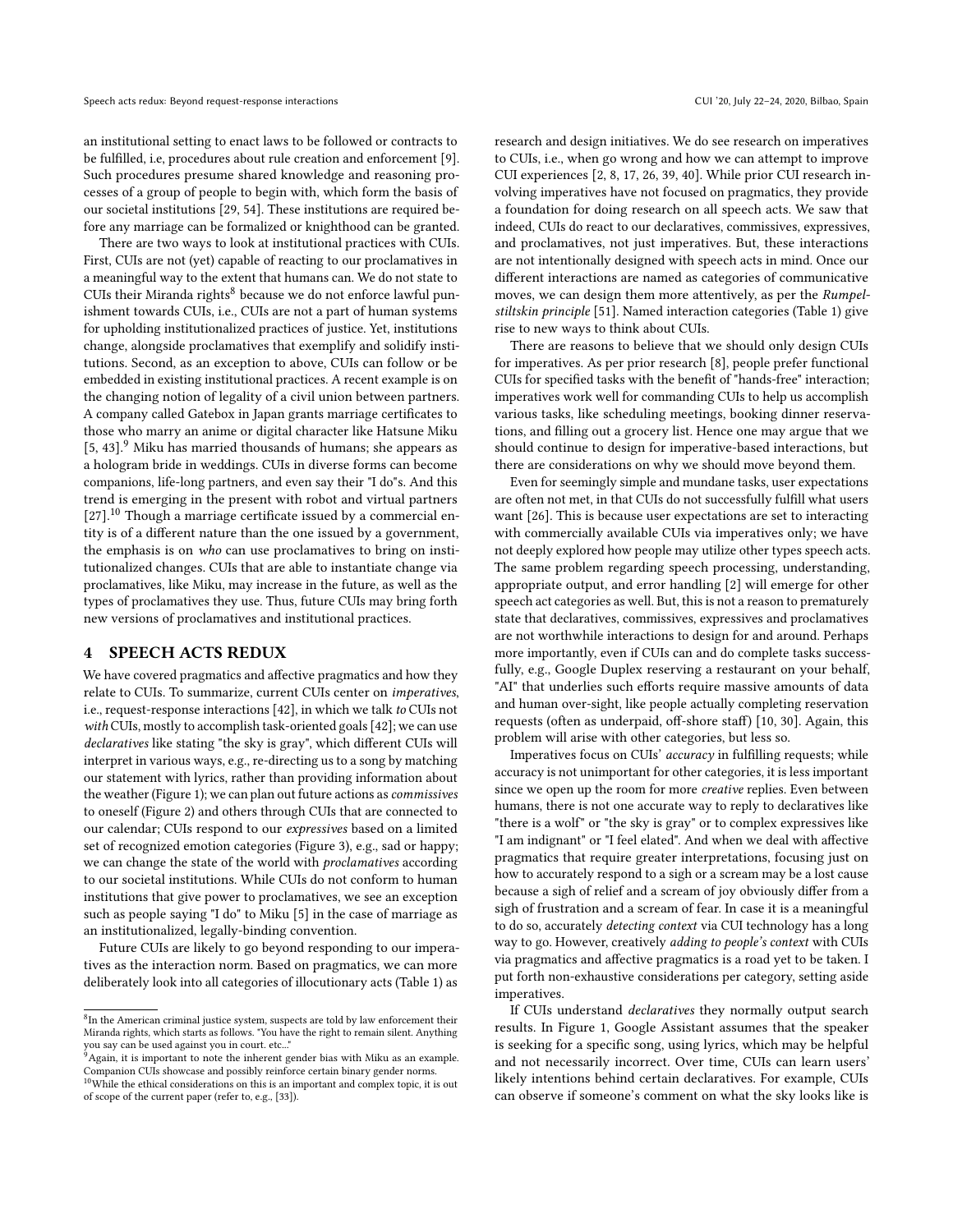normally about the weather or if it is a request for a specific song at regular intervals. Alternatively CUIs could surprise users with different ways of responding to declaratives. There can be no perfect set of rules on what responses to give for all types of declaratives.

A category of commissives that CUIs now respond to is for planning or scheduling, if in sync with a calendar application. But, this is not classified as commissives in how the scheduling function is integrated to CUIs. Opening up interactions to different kinds of commissives means that CUIs can be used more explicitly as commitment devices. People can hold themselves accountable to a greater variety of self-promises or commitments, be it on a longterm plan to sleep better or a short-term plan to go to bed earlier one evening. Already this is possible via calendars, but stating commissives to CUIs, not adding on commissives via CUIs to one's calendar, can be more effective commitments. In this, the type of CUI or its "body" can make a difference. For instance, people who talk to a CUI of a smart watch [\[38\]](#page-8-43) may see health-related commitments to be more relevant to a smart watch than a smart speaker.

Expressives may be more common to CUIs that act as companions like Miku. But future CUIs in general are likely to recognize a greater number of emotional vocabulary. They could recognize people's vocabulary for complex emotions like feeling "indignant" or "ashamed" next to reports of feeling "happy" or "sad" (Figure [3\)](#page-5-0). To use human-human interactions as a template, we may find it easier to appropriately respond to others feeling happy or sad compared states like being indignant or ashamed. Thus, when complex emotional language is used, more information on why someone feels indignant or ashamed might be sought out. CUIs can take the same approach: break down complex expressives into more manageable units, perhaps by merely asking why someone feels that way. Then, at minimum, pattern-matching of recognized words to possible responses can be created, which worked for Weizenbaum's ELIZA without needing complex AI [\[52\]](#page-9-4).

While the jury is out on whether technology can accurately recognize people's emotions via affective computing [\[4\]](#page-8-44), people's non-linguistic displays of emotions as communication [\[44\]](#page-8-4), e.g., screams or sighs, can be inputs that CUIs can also be sensitized to and react to, without necessarily aiming for high accuracy in emotion detection. If the point of sharing expressives is to have a listener, whether a CUI understood a person's emotional language may be less important (while not unimportant) than having an entity that appears to be capable of commiserating on an emotional level [\[25\]](#page-8-45). Even between people, one might misinterpret another person's emotion of guilt as shame, but it is one's awareness of a person's emotional experience that matters more in social situations. Many of us figure out ad hoc the "right" response to others' expressions of guilt or shame, to different degrees of success. Similarly for CUIs, an accurate classification may be less important than being sensitive to emotions as they learn to "cue in" on potentially appropriate reactions. And there will be different degrees of success.

For proclamatives, a commonplace involvement of CUIs might be if and when they mediate our proclamatives, e.g., announcing that one is resigning through a CUI. More dramatically, we noted an exception with human-machine weddings (and accompanying vows as commissives) [\[5\]](#page-8-27). Whether we can perform institutionalized changes with CUIs, like registered partnerships, seems to hinge on granting personhood or personhood-like designations to artificial agents in general [\[12\]](#page-8-29). If we imagine future CUIs to have legal or moral status, proclamatives they may use and and our proclamatives to them are possible. Already we see that a robot like Sophia is granted a Saudi citizenship [\[32\]](#page-8-46). Hence, we should more deeply address types of proclamatives that apply to both humans and CUIs, as well as humans vs. CUIs. For example, one may argue that R2D2 is deserving of knighthood, and if so, it may be worthwhile dwell on what it means to be a knight, whether personhood is a requirement, and if there are ethical concerns to be raised and addressed.<sup>[11](#page-7-1)</sup>

Lastly, diversifying speech acts that CUIs can partake in depends on what happens with wake words. Freely using natural expressions of any illocutionary category could mean that wake words are no longer used for future CUIs. We instead may rely on other modalities such as gaze to activate CUIs [\[22\]](#page-8-47). There are benefits to using wake words, such as granting users a sense of control over CUI interactions [\[23\]](#page-8-22). Yet, the deeper concern and a future point of discussion is on the limits of "always on" CUIs that listen to intimate sounds, such as how one breathes while sleeping. As recent counter measures, we see likes of a "bracelet of silence" [\[20\]](#page-8-48) or 3D-printable "Alias" that can be put on top of a smart speaker [\[24\]](#page-8-49) to stop technology from listening in. Going forward, CUI research as framed by pragmatics is not immune to privacy concerns, but is not unique in needing to tread ethical gray zones with care.

#### 5 CONCLUSION

Could conversational technologies achieve the same level of contextual understanding that people practice? Perhaps not, but the more important question may be if CUIs can interact with speech acts as our performative doings, not as mere sayings. The current norm of prioritizing imperatives to CUIs limit our vision to designing technology that serves us rather than technology that adds to our context. But, interactions with CUIs in which there is not one "right" response can be imagined in creative ways via pragmatics and affective pragmatics. This paper thus shared a taxonomy of communicative moves to be further analyzed, used, and elaborated on for conversational interfaces to move beyond request-response interactions. We use imperatives, declaratives, commissives, expressives, and proclamatives with each other, and we can also use them with CUIs. Our words and expressions are not merely forms of communication, but are powerful acts for shaping the world we are situated in as communicative moves. It is high time we start a conversation on how to best wield our speech acts appropriately, meaningfully, and at least intentionally, with technology.

### ACKNOWLEDGMENTS

I thank anonymous reviewers and Andrea Scarantino for their constructive feedback.

#### REFERENCES

<span id="page-7-0"></span>[1] Gertrude Elizabeth Margaret Anscombe. 2000 [1957]. Intention. Harvard University Press.

<span id="page-7-1"></span> $^{11}{\rm Person}$  hood does not seem to be strictly required. A penguin named Sir Nils Olav has been knighted by the king of Norway [in 2008 according to the](https://www.edinburghzoo.org.uk/sirnilsolav) Edinburgh Zoo [\(link provided; accessed May, 2020\).](https://www.edinburghzoo.org.uk/sirnilsolav)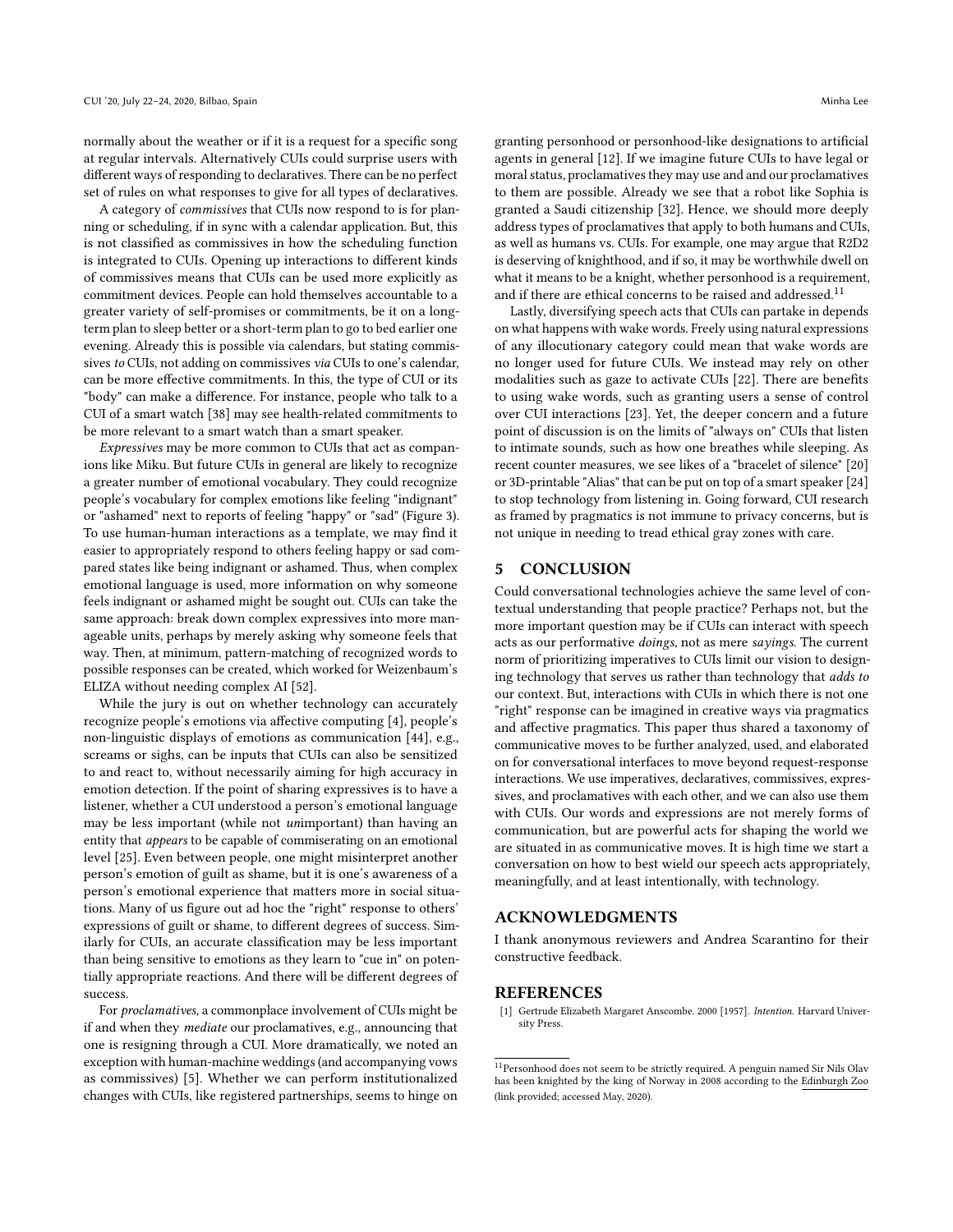Speech acts redux: Beyond request-response interactions CUI '20, July 22-24, 2020, Bilbao, Spain

- <span id="page-8-23"></span>[2] Zahra Ashktorab, Mohit Jain, Q. Vera Liao, and Justin D. Weisz. 2019. Resilient Chatbots: Repair Strategy Preferences for Conversational Breakdowns. In Proceedings of the 2019 CHI Conference on Human Factors in Computing Systems (CHI '19). Association for Computing Machinery, New York, NY, USA, 1–12. <https://doi.org/10.1145/3290605.3300484>
- <span id="page-8-0"></span>[3] John Langshaw Austin. 1978 [1955]. How to Do Things with Words. Oxford University Press.
- <span id="page-8-44"></span>[4] Lisa Feldman Barrett, Ralph Adolphs, Stacy Marsella, Aleix M. Martinez, and Seth D. Pollak. 2019. Emotional expressions reconsidered: challenges to inferring emotion from human facial movements. Psychological Science in the Public Interest 20, 1 (2019), 1–68.<https://doi.org/10.1177/1529100619832930>
- <span id="page-8-27"></span>[5] BBC. 2019. Why I "married" a cartoon character - BBC News. [https://www.bbc.](https://www.bbc.com/news/stories-49343280) [com/news/stories-49343280.](https://www.bbc.com/news/stories-49343280) (Accessed on 01/24/2020).
- <span id="page-8-17"></span>[6] Harry Bunt, Jan Alexandersson, Jean Carletta, Jae-Woong Choe, Alex Chengyu Fang, Koiti Hasida, Kiyong Lee, Volha Petukhova, Andrei Popescu-Belis, Laurent Romary, Claudia Soria, and David Traum. 2010. Towards an ISO Standard for Dialogue Act Annotation. In Proceedings of the Seventh International Conference on Language Resources and Evaluation (LREC'10). European Language Resources Association (ELRA), Valletta, Malta. [http://www.lrec-conf.org/proceedings/](http://www.lrec-conf.org/proceedings/lrec2010/pdf/560_Paper.pdf) [lrec2010/pdf/560\\_Paper.pdf](http://www.lrec-conf.org/proceedings/lrec2010/pdf/560_Paper.pdf)
- <span id="page-8-3"></span>[7] Noam Chomsky. 2007. Approaching UG from Below. In Interfaces + Recursion = Language?, Uli Sauerland and Hans-Martin Gärtner (Eds.). DE GRUYTER, 1–30. <https://doi.org/10.1515/9783110207552>
- <span id="page-8-6"></span>[8] Leigh Clark, Nadia Pantidi, Orla Cooney, Philip Doyle, Diego Garaialde, Justin Edwards, Brendan Spillane, Emer Gilmartin, Christine Murad, Cosmin Munteanu, Vincent Wade, and Benjamin R. Cowan. 2019. What Makes a Good Conversation? Challenges in Designing Truly Conversational Agents. In Proceedings of the 2019 CHI Conference on Human Factors in Computing Systems (CHI '19). Association for Computing Machinery, New York, NY, USA, 1–12. [https://doi.org/10.1145/](https://doi.org/10.1145/3290605.3300705) [3290605.3300705](https://doi.org/10.1145/3290605.3300705)
- <span id="page-8-34"></span>[9] Robert Cooter. 2000. Do good laws make good citizens? An economic analysis of internalized norms. Virginia Law Review (2000), 1577–1601.
- <span id="page-8-41"></span>[10] Kate Crawford, Roel Dobbe, Theodora Dryer, Genevieve Fried, Ben Green, Elizabeth Kaziunas, Mathur Varoon Kak, Amba, Erin McElroy, Andrea Nill Sanchez, Deborah Raji, Joy Lisi rankin, Rashida Richardon, Jason Schultz, Sarah Mysers West, and Meredith Whittaker. 2019. AI now report 2019. AI Now Institute at New York University.
- <span id="page-8-24"></span>[11] Amanda Cercas Curry and Verena Rieser. 2018. #MeToo Alexa: How conversational systems respond to sexual harassment. In Proceedings of the Second ACL Workshop on Ethics in Natural Language Processing. 7–14.
- <span id="page-8-29"></span>[12] John Danaher. 2019. Welcoming robots into the moral circle: a defence of ethical behaviourism. Science and Engineering Ethics (2019), 1–27.
- <span id="page-8-33"></span>[13] John B Davis. 2013. The theory of the individual in economics: Identity and value. Routledge.
- <span id="page-8-32"></span>[14] Emily Dreyfuss. 2018. The Terrible Joy of Yelling at an Amazon Echo - WIRED. [https://www.wired.com/story/amazon-echo-alexa-yelling/.](https://www.wired.com/story/amazon-echo-alexa-yelling/) (Accessed on 02/19/2020).
- <span id="page-8-30"></span>[15] Paul Ekman. 1993. Facial expression and emotion. American Psychologist 48, 4 (1993), 384–392.
- <span id="page-8-31"></span>[16] Paul Ekman and Wallace V. Friesen. 1971. Constants across cultures in the face and emotion. Journal of Personality and Social Psychology 17, 2 (1971), 124–129.
- <span id="page-8-38"></span>[17] Joel E. Fischer, Stuart Reeves, Martin Porcheron, and Rein Ove Sikveland. 2019. Progressivity for Voice Interface Design. In Proceedings of the 1st International Conference on Conversational User Interfaces (CUI '19). Association for Computing Machinery, New York, NY, USA, Article 26, 8 pages. [https://doi.org/10.1145/](https://doi.org/10.1145/3342775.3342788) [3342775.3342788](https://doi.org/10.1145/3342775.3342788)
- <span id="page-8-16"></span>[18] Shaun Gallagher. 2006. How the body shapes the mind. Clarendon Press.
- <span id="page-8-1"></span>[19] H Paul Grice. 1957. Meaning. The philosophical review (1957), 377–388.
- <span id="page-8-48"></span>[20] Kashmir Hill. 2020. Activate This 'Bracelet of Silence,' and Alexa Can't Eavesdrop - The New York Times. [https://www.nytimes.com/2020/02/14/technology/alexa](https://www.nytimes.com/2020/02/14/technology/alexa-jamming-bracelet-privacy-armor.html)[jamming-bracelet-privacy-armor.html.](https://www.nytimes.com/2020/02/14/technology/alexa-jamming-bracelet-privacy-armor.html) (Accessed on 02/21/2020).
- <span id="page-8-26"></span>[21] Sharone Horowit-Hendler and James Hendler. 2020. Conversational AI Can Propel Social Stereotypes | WIRED. [https://www.wired.com/story/opinion](https://www.wired.com/story/opinion-conversational-ai-can-propel-social-stereotypes/)[conversational-ai-can-propel-social-stereotypes/.](https://www.wired.com/story/opinion-conversational-ai-can-propel-social-stereotypes/) (Accessed on 02/20/2020).
- <span id="page-8-47"></span>[22] Razan Jaber, Donald McMillan, Jordi Solsona Belenguer, and Barry Brown. 2019. Patterns of Gaze in Speech Agent Interaction. In Proceedings of the 1st International Conference on Conversational User Interfaces (CUI '19). Association for Computing Machinery, New York, NY, USA, Article 16, 10 pages. [https://doi.org/10.1145/](https://doi.org/10.1145/3342775.3342791) [3342775.3342791](https://doi.org/10.1145/3342775.3342791)
- <span id="page-8-22"></span>[23] Hyunhoon Jung and Hyeji Kim. 2019. Finding Contextual Meaning of the Wake Word. In Proceedings of the 1st International Conference on Conversational User Interfaces (CUI '19). Association for Computing Machinery, New York, NY, USA, Article 5, 3 pages.<https://doi.org/10.1145/3342775.3342805>
- <span id="page-8-49"></span>[24] Bjørn Karmann and Tore Knudsen. 2018. Project Alias. [https://bjoernkarmann.](https://bjoernkarmann.dk/project_alias) [dk/project\\_alias.](https://bjoernkarmann.dk/project_alias) (Accessed on 02/21/2020).
- <span id="page-8-45"></span>[25] Minha Lee, Sander Ackermans, Nena van As, Hanwen Chang, Enzo Lucas, and Wijnand IJsselsteijn. 2019. Caring for Vincent: A Chatbot for Self-Compassion. In Proceedings of the 2019 CHI Conference on Human Factors in Computing Systems

(CHI '19). Association for Computing Machinery, New York, NY, USA, 1–13. <https://doi.org/10.1145/3290605.3300932>

- <span id="page-8-7"></span>[26] Ewa Luger and Abigail Sellen. 2016. "Like Having a Really Bad PA": The Gulf between User Expectation and Experience of Conversational Agents. In Proceedings of the 2016 CHI Conference on Human Factors in Computing Systems (CHI '16). Association for Computing Machinery, New York, NY, USA, 5286–5297. <https://doi.org/10.1145/2858036.2858288>
- <span id="page-8-36"></span>[27] Neil McArthur and Markie L.C. Twist. 2017. The rise of digisexuality: Therapeutic challenges and possibilities. Sexual and Relationship Therapy 32, 3-4 (2017), 334– 344.
- <span id="page-8-11"></span>[28] George Herbert Mead. 1934. Mind, self and society. Chicago University of Chicago Press.
- <span id="page-8-35"></span>[29] Hugo Mercier and Dan Sperber. 2017. The enigma of reason. Harvard University Press.
- <span id="page-8-42"></span>[30] Johan Moreno. 2019. 25% Of Google Duplex Calls Are Placed By Humans, But Likely Not For Long - Forbes. [https://www.forbes.com/sites/johanmoreno/2019/](https://www.forbes.com/sites/johanmoreno/2019/05/28/25-of-google-duplex-calls-are-placed-by-humans-but-likely-not-for-long/) [05/28/25-of-google-duplex-calls-are-placed-by-humans-but-likely-not-for](https://www.forbes.com/sites/johanmoreno/2019/05/28/25-of-google-duplex-calls-are-placed-by-humans-but-likely-not-for-long/)[long/.](https://www.forbes.com/sites/johanmoreno/2019/05/28/25-of-google-duplex-calls-are-placed-by-humans-but-likely-not-for-long/) (Accessed on 02/21/2020).
- <span id="page-8-12"></span>[31] Charles Morris. 1946. Signs, language and behavior. Prentice-Hall.
- <span id="page-8-46"></span>[32] Sven Nyholm. 2020. Humans and robots: Ethics, agency, and anthropomorphism. Rowman & Littlefield International.
- <span id="page-8-37"></span>[33] Sven Nyholm and Lily Eva Frank. 2017. From Sex Robots to Love Robots: Is Mutual Love with a Robot Possible?. In Robot Sex: Social and Ethical Implications. Danaher, J., and McArthur, N. (Eds.). MIT press, 219–243.
- <span id="page-8-15"></span>[34] Mary Oliver. 2013. New and selected poems. Vol. 1. Beacon Press.
- <span id="page-8-13"></span>[35] Charles Sanders Peirce. 1991. Peirce on signs: Writings on semiotic. UNC Press Books.
- <span id="page-8-19"></span>[36] Rosalind W. Picard. 1995. Affective computing, Vol. 321. Perceptual Computing Section, Media Laboratory, Massachusetts Institute of Technology.
- <span id="page-8-20"></span>[37] Rosalind W. Picard. 2003. Affective computing: challenges. International Journal of Human-Computer Studies 59, 1-2 (2003), 55–64.
- <span id="page-8-43"></span>[38] Stefania Pizza, Barry Brown, Donald McMillan, and Airi Lampinen. 2016. Smartwatch in Vivo. In Proceedings of the 2016 CHI Conference on Human Factors in Computing Systems (CHI '16). Association for Computing Machinery, New York, NY, USA, 5456–5469.<https://doi.org/10.1145/2858036.2858522>
- <span id="page-8-8"></span>[39] Martin Porcheron, Joel E. Fischer, Stuart Reeves, and Sarah Sharples. 2018. Voice Interfaces in Everyday Life. In Proceedings of the 2018 CHI Conference on Human Factors in Computing Systems (CHI '18). Association for Computing Machinery, New York, NY, USA, 1–12.<https://doi.org/10.1145/3173574.3174214>
- <span id="page-8-39"></span>[40] Martin Porcheron, Joel E. Fischer, and Sarah Sharples. 2017. "Do Animals Have Accents?": Talking with Agents in Multi-Party Conversation. In Proceedings of the 2017 ACM Conference on Computer Supported Cooperative Work and Social Computing (CSCW '17). Association for Computing Machinery, New York, NY, USA, 207–219.<https://doi.org/10.1145/2998181.2998298>
- <span id="page-8-9"></span>[41] Stuart Reeves. 2019. Conversation Considered Harmful?. In Proceedings of the 1st International Conference on Conversational User Interfaces (CUI '19). Association for Computing Machinery, New York, NY, USA, Article 10, 3 pages. [https:](https://doi.org/10.1145/3342775.3342796) [//doi.org/10.1145/3342775.3342796](https://doi.org/10.1145/3342775.3342796)
- <span id="page-8-10"></span>[42] Stuart Reeves, Martin Porcheron, and Joel Fischer. 2018. "This is Not What We Wanted": Designing for Conversation with Voice Interfaces. Interactions 26, 1 (Dec. 2018), 46–51.<https://doi.org/10.1145/3296699>
- <span id="page-8-28"></span>[43] Joanna Rothkoph. 2018. Single? Consider a Cross-Dimensional (Human-Hologram) Marriage - Esquire. [https://www.esquire.com/lifestyle/a25018920/](https://www.esquire.com/lifestyle/a25018920/japan-married-hologram-gatebox/) [japan-married-hologram-gatebox/.](https://www.esquire.com/lifestyle/a25018920/japan-married-hologram-gatebox/) (Accessed on 02/14/2020).
- <span id="page-8-4"></span>[44] Andrea Scarantino. 2017. How to do things with emotional expressions: The theory of affective pragmatics. Psychological Inquiry 28, 2-3 (2017), 165–185.
- <span id="page-8-5"></span>[45] Andrea Scarantino. 2019. Affective Pragmatics Extended: From Natural to Overt Expressions of Emotions. In The Social Nature of Emotion Expression: What Emotions Can Tell Us About the World, Ursula Hess and Shlomo Hareli (Eds.). Springer, 49–81.
- <span id="page-8-21"></span>[46] John R. Searle. 1975. Indirect speech acts. In Speech acts, Peter Cole and Jerry L. Morgan (Eds.). Brill, 59–82.
- <span id="page-8-2"></span>[47] John R. Searle. 1975. A taxonomy of illocutionary acts. In Language, Mind and Knowledge. University of Minnesota, Keith Gunderson (Ed.), Vol. 7: Studies in the philosophy of science. University of Minnesota Press.
- <span id="page-8-14"></span>[48] John R. Searle. 1985 [1979]. Expression and meaning: Studies in the theory of speech acts. Cambridge University Press.
- <span id="page-8-25"></span>[49] Selina Jeanne Sutton, Paul Foulkes, David Kirk, and Shaun Lawson. 2019. Voice as a Design Material: Sociophonetic Inspired Design Strategies in Human-Computer Interaction. In Proceedings of the 2019 CHI Conference on Human Factors in Computing Systems (CHI '19). Association for Computing Machinery, New York, NY, USA, 1–14.<https://doi.org/10.1145/3290605.3300833>
- <span id="page-8-18"></span>[50] David R. Traum. 1999. Speech Acts for Dialogue Agents. In Foundations of Rational Agency, Michael Wooldridge and Anand Rao (Eds.). Springer Netherlands, Dordrecht, 169–201. [https://doi.org/10.1007/978-94-015-9204-8\\_8](https://doi.org/10.1007/978-94-015-9204-8_8)
- <span id="page-8-40"></span>[51] Sjaak van der Geest. 2010. Rumpelstiltskin: the magic of the right word. In Unfamiliar knowledge: Psychiatric disorders in literature, Koos Neuvel Arko Oderwald, Willem van Tilburg (Ed.). De Tijdstroom, 37–44.